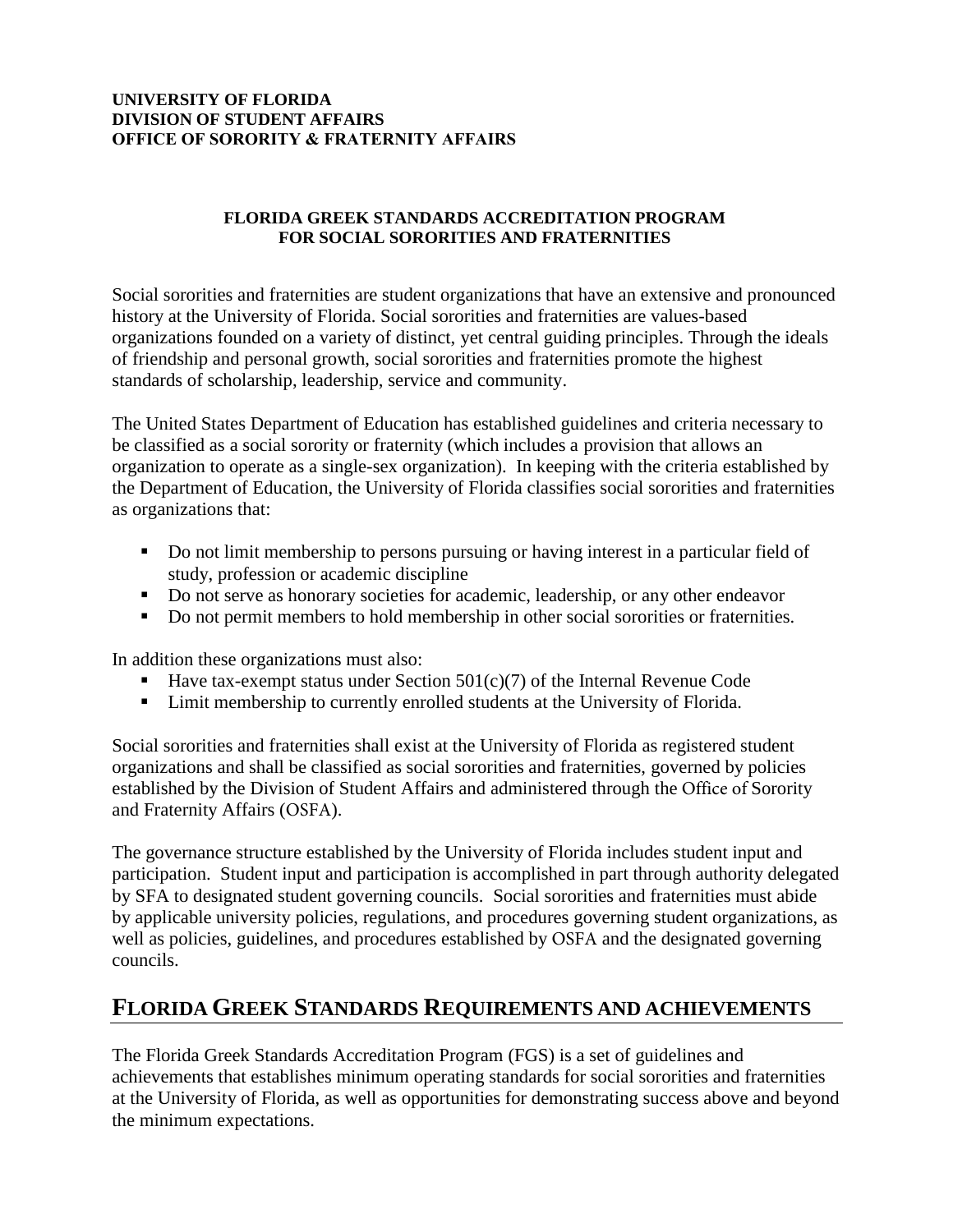Based on the community's tenets of scholarship, leadership, service and community, this program is designed to identify and encourage high ideals, principles, and standards critical to the success of each organization and its members. The FGS was originally created as simply a minimum standards program. Florida Greek Standards has since been updated as an accreditation program and its development included input from university staff, students, chapter advisors and other important members from the community and fraternal movement. Through the accreditation assessment, the accomplishments and progress of each chapter can be monitored relative to meeting the established standards and opportunities for excellence.

In addition to complying with all applicable University rules, regulations, policies, and procedures, social sororities and fraternities at the University of Florida are expected to maintain accreditation by achieving the necessary requirements contained in the FGS. The FGS is divided into eight sections. Each section is described below along with requirements and recommendations for success for organizations.

# **Section One: Scholarship**

Social sororities and fraternities must be committed to the ideal of academic achievement and success. Organizations must affirm that scholarship is the most important aspect of the college experience.

To facilitate a successful scholarship program, chapters are encouraged to recruit one or more faculty members or alumni/alumnae to serve as scholarship advisor(s). A scholarship advisor assists the chapter in achieving the requirements of the Scholarship Section of the FGS and promotes a culture committed to scholastic excellence within the organization.

#### **Requirements**

- 1. Chapter must maintain a semester chapter GPA of at least 2.85 for both active and new members.
- 2. Chapter must elect or appoint a Scholarship Chair.

#### **Additional Opportunities**

- 1. Chapter has a Scholarship Advisor. For full credit, the Scholarship Advisor must meet with (in person or on the phone) a member of OFSA at least once each academic year.
- 2. Chapter maintains an overall (active and new members combined) semester GPA of 3.0 or above.
- 3. Chapter maintains an overall (active and new members combined) semester GPA above the All Greek Average for that semester.

#### **Suggested Role of Scholarship Advisor:**

- 1. Assist the chapter in creating a scholarship plan
- 2. Meet with new members each semester to review their academic progress
- 3. Assist with developing a scholarship recognition and academic incentives program for the chapter
- 4. Assist with individual members who are in need of academic guidance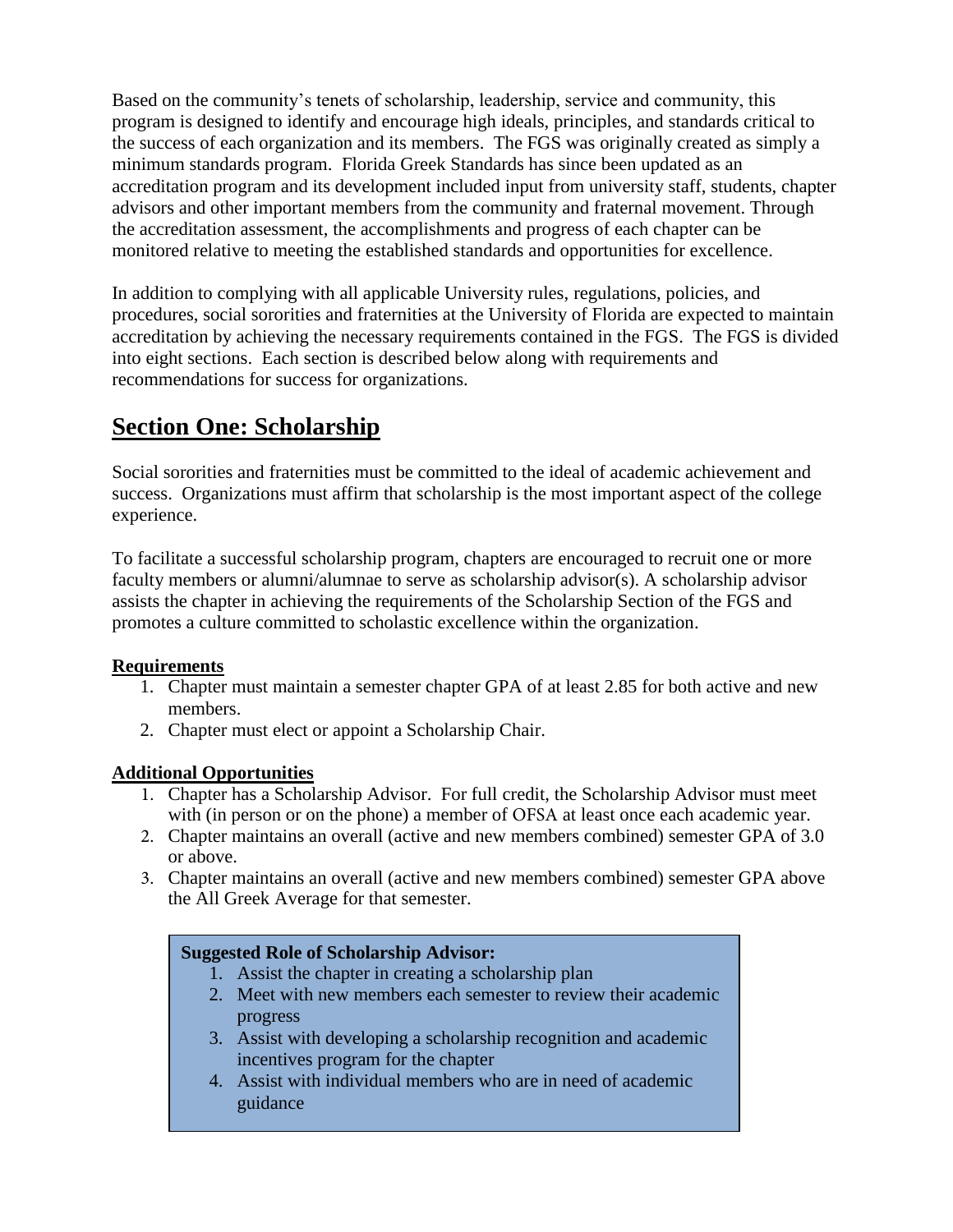# **Section Two: Service**

Social sororities and fraternities value service and philanthropy. Individual members of organizations are encouraged to demonstrate selfless service and embrace the opportunity to give back to the community through their organization. Through service and philanthropic initiatives, members gain a deeper understanding of their individual value system and develop a sense of civic responsibility. Organizations are encouraged to exceed the minimum requirements defined by the FGS. Active members as well as new members are encouraged to participate in service activities; chapters should not have new members (pledges) be responsible for more than their share of service efforts.

Service projects identify issues within the community and address them through direct, hands-on interventions, activities, or programs. Examples of service include tutoring children, serving food at a soup kitchen, and/or building a Habitat for Humanity house. More ideas can be found through the Office of Sorority and Fraternity Affairs and the Center for Leadership and Service, [www.leadershipandservice.ufl.edu.](http://www.leadershipandservice.ufl.edu/)

Philanthropy projects gather resources needed to address an issue within the community. Examples of philanthropic projects include raising money for a specific community service need, conducting a clothing or canned food drive, blood drive, or coordinating the collection of school supplies for children.

#### **Requirements**

- 1. Chapter must elect or appoint a Service Chair.
- 2. a.) Chapter must complete at least two service projects and at least one philanthropy project (philanthropy project coordinated by chapter; not participating in another chapter's event) with at least 25% of the chapter participating per project per semester (fall and spring semesters).

#### **OR**

b.) Chapter must complete at least four service projects with at least 25% of the chapter participating per project per semester.

#### **Additional Opportunities**

- 1. Chapter completes a service or philanthropy project (philanthropy project coordinated by chapter; not participating in another chapter's event) with at least 50% of the chapter participating per project per semester.
- 2. Chapter completes additional service or philanthropy projects (philanthropy project coordinated by chapter; not participating in another chapter's event) beyond requirement with at least 25% of the chapter participating per project per semester.
- 3. Chapter participates in another chapter's philanthropic event (no minimum percentage of chapter members required).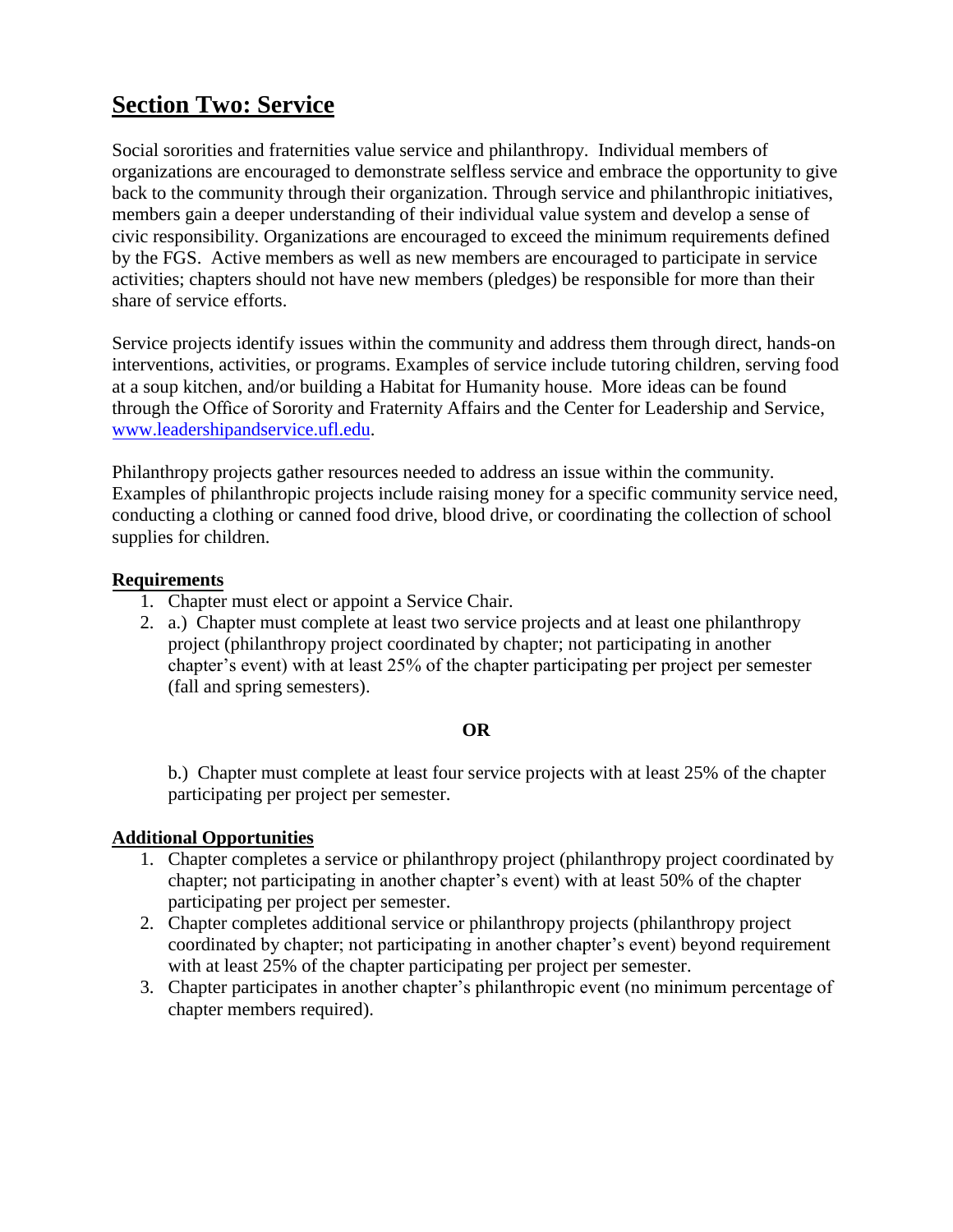#### **Suggested Role of Service Chair:**

- 1. Organize chapter service projects/philanthropies
- 2. Collaborate with other chapters as needed to facilitate cooperative programming and effective program management
- 3. Be knowledgeable of and maximize use of available university resources to aid in successful delivery of service to the community

### (*Helpful Hints):*

- Choose a community service project or philanthropy that a majority of chapter members are affected by and/or are passionate about
- To enhance the service experience, take time as a chapter to reflect on the activities and the community impact
- Consider participating in joint-service projects with other organizations from different councils

# **Section Three: Leadership**

Social sororities and fraternities provide opportunities for members to become involved in their chapters, the University, and the community. The experiences gained through involvement play an instrumental role in the personal growth and maturation of individual members. These leadership experiences can be rewarding and can also provide a foundation for future success as they allow students to obtain invaluable practical experience and transferable skills.

### **Requirements**

- 1. Chapter president must attend annual Greek Advance leadership retreat.
- 2. Chapter must host/conduct at least one seminar, guest speaker, and/or presentation on a leadership topic each semester with at least 50% of chapter membership in attendance per program per semester. *Note: for at least one of the semesters, the program must be a based on a cultural competency topic.*

#### **Additional Opportunities**

- 1. Chapter sends required attendees to any of its regional/state/(inter)national leadership training programs or convention on an annual basis. If the organization does not have an annual leadership opportunity, the chapter may send appropriate representation to a general fraternal leadership experience such as the Undergraduate Interfraternity Institute or other comparable program provided prior approval is obtained from SFA.
- 2. Chapter has members participate in at least one campus-based leadership development opportunity. Examples of campus-based leadership opportunities can be found by consulting with the Office of Sorority & Fraternity Affairs staff or visiting the Center for Leadership and Service website: [www.leadershipandservice.ufl.edu.](http://www.leadershipandservice.ufl.edu/)
- 3. Chapter has representation in Greek leadership positions outside of the chapter such as Florida Greek Ambassadors, council (or Order of Omega) executive board, council position (non-executive), Order of Omega membership (non-exec), and state, regional or national Greek leadership role. Pi Chis are not included.
- 4. Chapter president enrolls in the Greek Leadership Class (Fraternity/Sorority Communities and Leadership).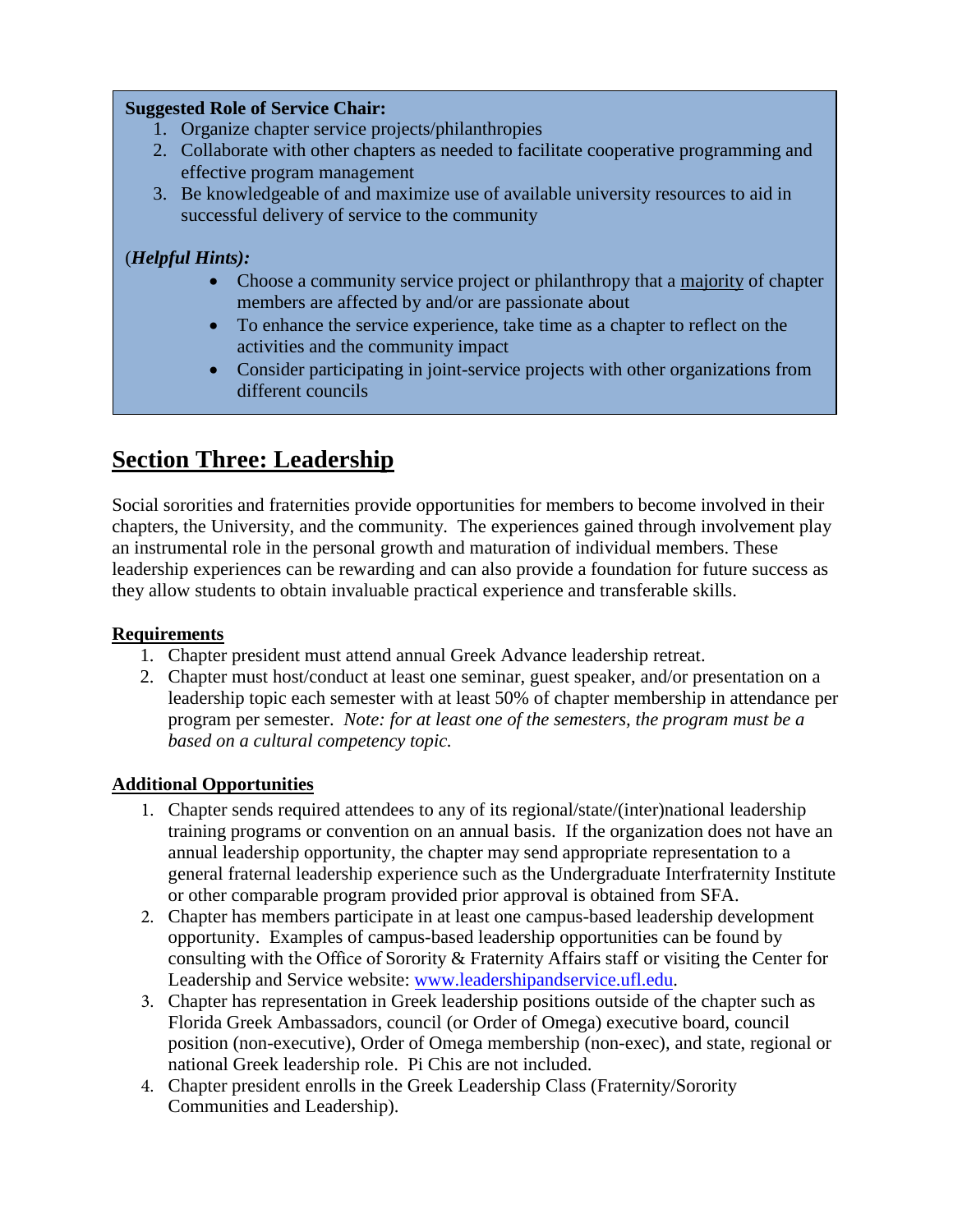# **Section Four: Community**

The social sorority and fraternity community consists of more than 6,000 students, which is approximately 20% of the University of Florida undergraduate population. Belonging to the sorority/fraternity community at UF means that we share similar values and goals in our organizations and for individual members. It is vital for the success of the community that we continue to build a cohesive relationship and remain partners in all endeavors.

#### **Requirements**

1. Chapter must collaborate with at least one other registered student organization to plan and implement a program at least once per academic year. The co-sponsored program may be educational, service/philanthropic, or social (alcohol-free) in nature. Exchange dinners will not count to satisfy this requirement. A program or event that counts toward another standard in this policy can count here.

#### **The following will be required as part of the annual registration process with the Department of Student Activities and Involvement:**

2. Chapter must be a recognized/active member of one of the four governing councils (Interfraternity Council, Multicultural Greek Council, National Pan-Hellenic Council, or Panhellenic Council).

#### **Additional Opportunities**

1. Chapter implements a co-sponsored program that is educational, service/philanthropic, or social (alcohol-free) in nature in addition to the minimum standard. Exchange dinners will not count to satisfy this requirement.

# **Section Five: Alumni/Alumnae Relations**

Many social sororities and fraternities attribute the rich history of their chapters generally to their alumni/alumnae. Alumni/alumnae serve critical roles such as advisors, trustees, members of house corporations, and financial contributors. In order to maintain a positive relationship with alumni/alumnae and further the principles of sisterhood/brotherhood, the following are requirements:

#### **Requirements**

- 1. Chapter must organize and host one alumni/alumnae event per year such as Founder's Day, Initiation, Homecoming event, etc.
- 2. Each chapter must elect or appoint an Alumni/Alumnae Chair.

#### **Additional Opportunities**

1. Chapter creates and submits a newsletter to their alumni/alumnae, outlining the chapter's achievements for that semester. Electronic newsletters or other online method of communication will be acceptable.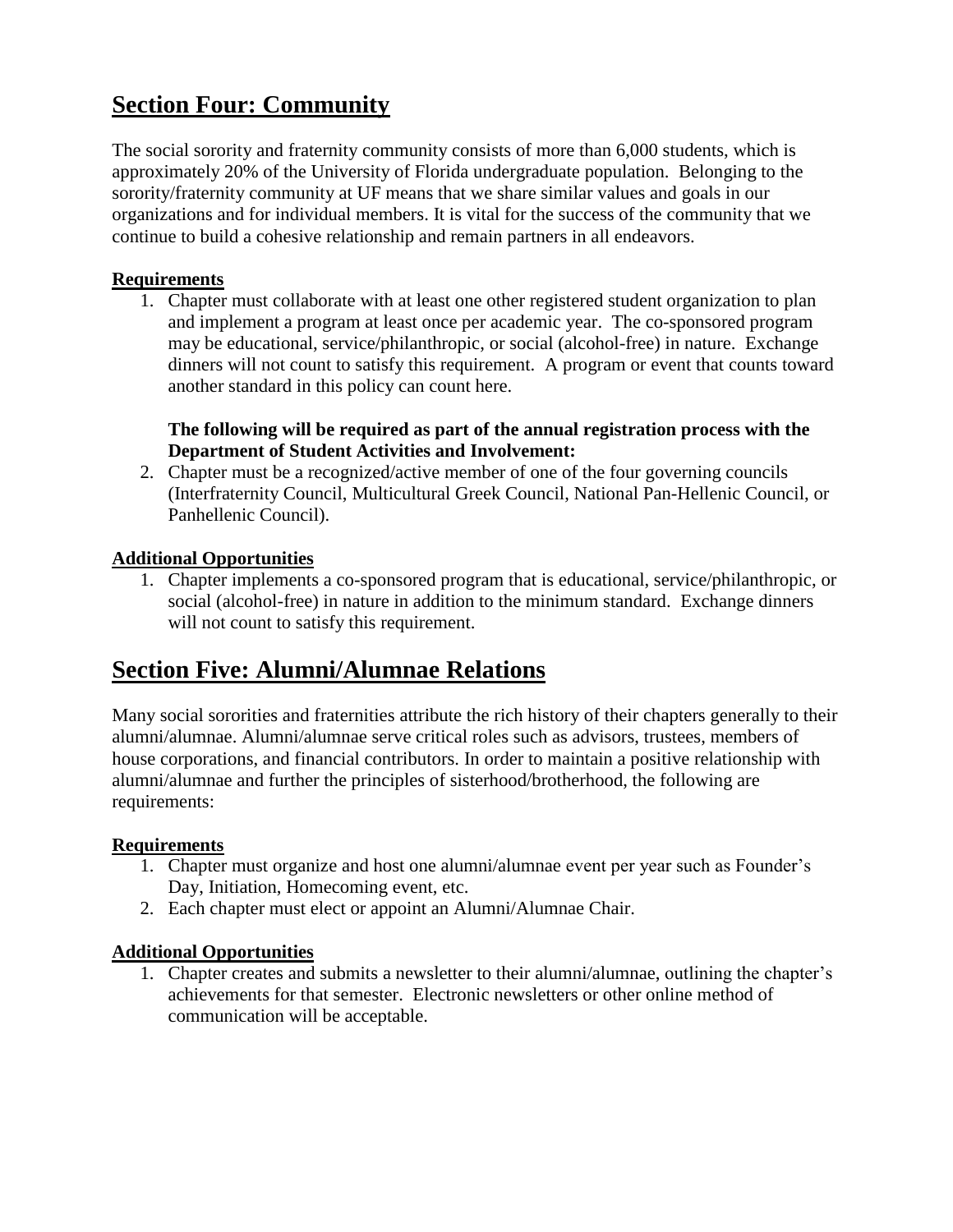# **Section Six: Risk Management**

The physical and emotional well-being of individual members as well as the financial security and reputation of the individual chapter are of great importance to the success of any social sorority or fraternity at the University of Florida.

All chapters shall adhere to all local, State, and federal laws, University regulations and policies including the Student Code of Conduct, and policies of the respective governing council. Violations will be subject to the Greek conduct process among other possible actions from the University.

#### **Requirements**

- 1. Chapter Presidents, Social Chairs and Risk Management Chairs must attend Social/Risk Management Training, hosted by SFA, at the beginning of each semester.
- 2. Chapter must document that it has an Internal Judicial System allowing the organization to address inappropriate behavior, hold members accountable, and create high standards of ethical conduct. This is submitted as part of the annual organization registration process at the beginning of each fall semester.
- 3. Chapter must participate in two or more alcohol-free social events each semester. The event may be a closed sisterhood/brotherhood function or be co-sponsored with another registered student organization. Exchange dinners will not count to satisfy this requirement.
- 4. Chapter must host/conduct at least one seminar, guest speaker, and/or presentation concerning bystander intervention, alcohol, drugs, hazing, sexual assault prevention and/or similar topic each semester, where 50% of chapter is in attendance per program per semester.
- 5. 75% of the new member class must participate in a training program which focuses on bystander intervention, alcohol, drugs, hazing, sexual assault prevention, and/or similar topic provided during the new membership process or during that semester of their initiation.

#### **The following will be required as part of the annual registration process with the Department of Student Activities and Involvement:**

- 6. Chapter must be knowledgeable of its organization Crisis Management Plan (provided by Inter/National Office, House Corporation, or others). That chapter must also acknowledge that it is knowledgeable of the Office of Sorority and Fraternity Affairs Supplemental Crisis Management Plan. This acknowledgment will be part of the annual organization registration process at the beginning of each fall semester.
- 7. Chapter must maintain liability insurance in the amount of \$1 million for un-housed chapters and \$2 million for housed chapters. Copies of up-to-date certificate of insurance must be filed with SFA. This is submitted as part of the annual organization registration process at the beginning of each fall semester, or when certificate expires.

# **Section Seven: Administrative Affairs**

Administrative affairs are vital to the success of the social sorority and fraternity community. Through effective chapter management and communication with OFSA, sororities and fraternities can be viable and integral partners with the University and surrounding community.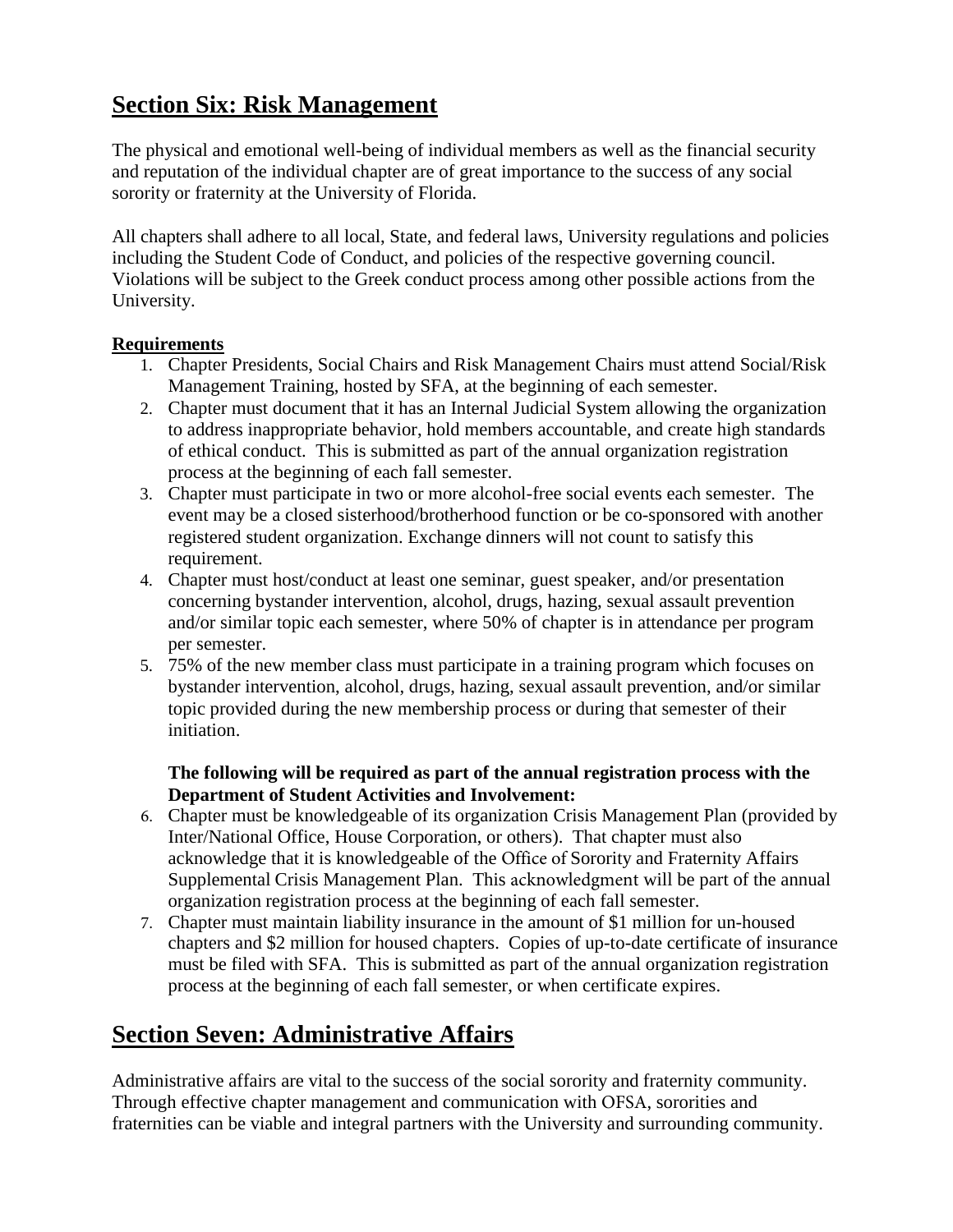#### **Requirements**

- 1. Chapter must maintain accurate contact information for the chapter leadership, chapter advisors, house director (if applicable), and house corporation (if applicable) with OFSA.
- 2. Chapter must maintain an active chapter advisor or chapter advisory board. If the chapter has an advisory board, one person should be designated as the primary chapter advisor and should meet the requirements as defined below in "Role of Chapter Advisor."
- 3. Chapter must maintain the online chapter roster (managed by OFSA) by the required dates (in the fall, spring, and summer).
- 4. Chapter president must conduct a one-on-one meeting with his or her council advisor (OFSA staff member) at least once per year.
- 5. Each chapter advisor must conduct a one-on-one meeting at least once per academic year with the appropriate OFSA staff member.
- 6. Chapter New Member Educator and Chapter President must attend the appropriate Outcomes Workshop (*Outcomes of New Member Education, Outcomes of New Member Intake*) prior to or shortly after conducting recruitment/intake each semester.
- 7. Each chapter must submit all required membership intake/new member education paperwork (e.g. New Member Report Form, Anti-Hazing Commitment, etc.) to OFSA by the required date(s).
- 8. Chapter must abide by the University's initiation/intake window: new members must be initiated within 8 weeks of beginning of process and no later than 2 weeks before the last day of class.

#### **Role of Chapter Advisor:**

An active, involved chapter advisor or advisory board is a key ingredient to a successful chapter. Accordingly, each chapter must have a chapter advisor who either lives or works within the immediate Gainesville area and who has the support of the chapter's Inter/National office. If the advisor is an alumna/us of the sorority or fraternity, she/he must be at least three years removed from her/his undergraduate chapter experience [unless a specific exemption is granted by the University in conjunction with the (Inter)National organization]. The advisor should have the relevant experience necessary to provide the chapter and individual members with continuing advice and support. The advisor should agree to:

- 1. Attend most chapter meetings
- 2. Attend Chapter Advisor meetings scheduled by OFSA
- 3. Communicate regularly with OFSA advisors
- 4. Assist with chapter-sponsored events and programs
- 5. Work closely with the chapter executive board in the execution of their duties
- 6. Assist the chapter in preparing and implementing chapter budgets, goals, event management, and crisis management procedures
- 7. Stay abreast of relevant University policies, guidelines, and procedures
- 8. Stay abreast of the rules and regulations of the Inter/National organization

OFSA shall work with chapters to locate potential chapter advisors and will provide additional resources toward training and development for advisors.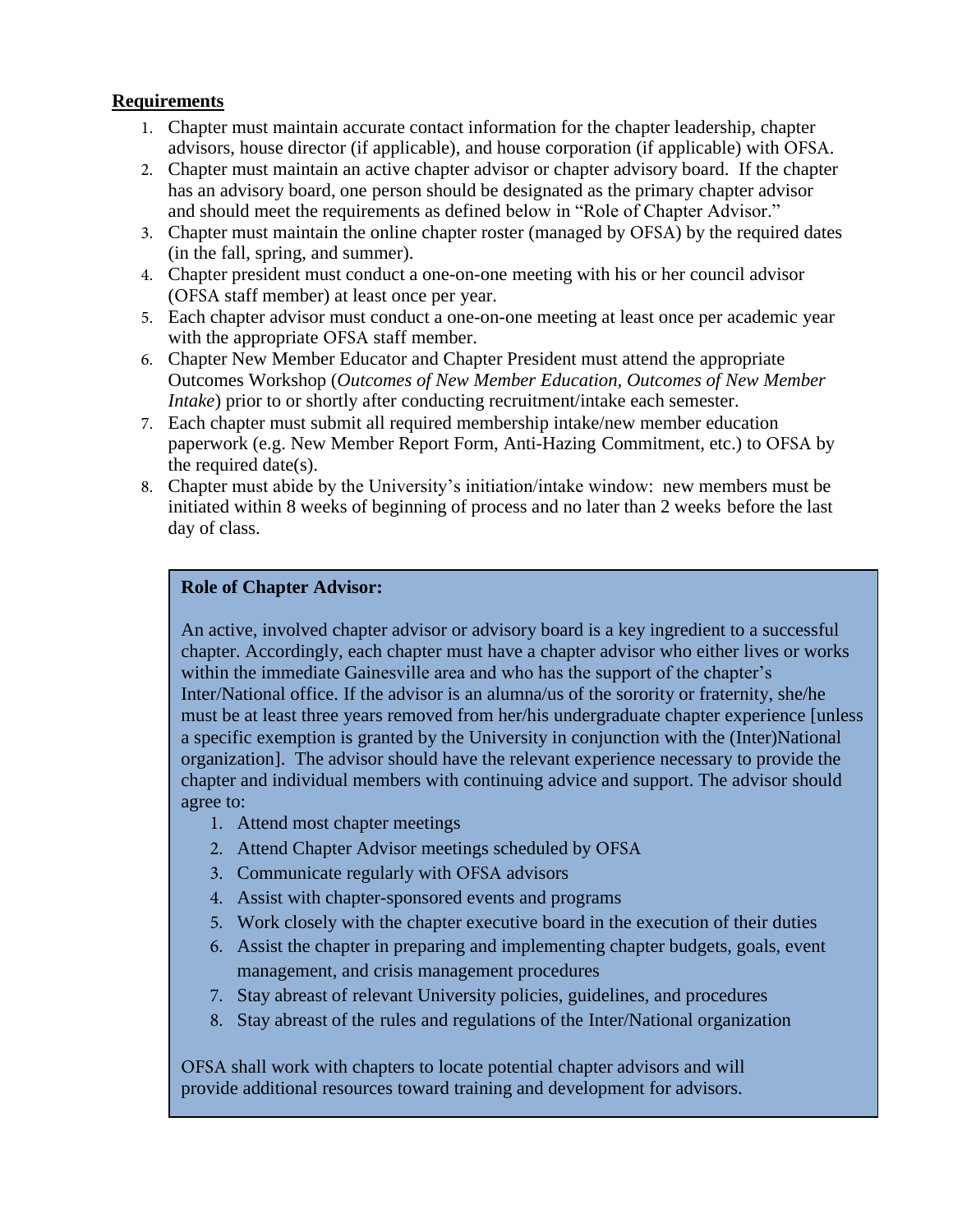# **Section Eight: Facility Management (if applicable)**

Facility management, when properly executed, ensures a residential environment that is safe and secure, conducive to learning, and is aesthetically pleasing within the larger University community.

#### **Requirements**

- 1. Chapter with a recognized live-in facility must be in compliance with the Chapter Facility Policy for Social Sororities and Fraternities.
- 2. The chapter facility must maintain a Level 1 or Level 2 rating for each Fire Safety Inspection.

## **ACCREDITATION PROGRAM ASSESSMENT**

On an ongoing basis, chapters will report and/or submit to the Office of Sorority and Fraternity Affairs completion of or compliance with the standards described in this policy. The process of collecting and recording completion of standards will be defined by OFSA. Upon the end of each academic year (summer semester through spring semester), OFSA staff will assess all registered University of Florida social sororities and fraternities for chapter accreditation. The assessment will be based upon the chapter's completion of the minimum requirements and additional opportunities for excellence as outlined in this policy. OFSA will set a deadline each semester by which all submissions are due.

After assessment, each chapter will receive an official designation, directly reflecting that particular chapter's achievement for the previous academic year. The chapter will maintain that designation until the next review at the close of the following academic year. Chapter presidents will receive official notice from OFSA of their chapter's designation.

In practice, chapters who receive certain designations will have the opportunity to receive allowances or be eligible for awards as determined by the Office of Sorority and Fraternity Affairs, and the Greek governing councils.

## **PROGRAM DESIGNATIONS**

### **Chapter of Excellence**

Chapters with this designation have met the minimum requirements in the categories of scholarship, leadership, service and community. These chapters have earned at least 90% of the possible allotted points through achieving Florida Greek standards and/or the additional achievements. These chapters have gone above and beyond the expectations of social sororities and fraternities, demonstrating excellence through the milestones outlined in Florida Greek Standards.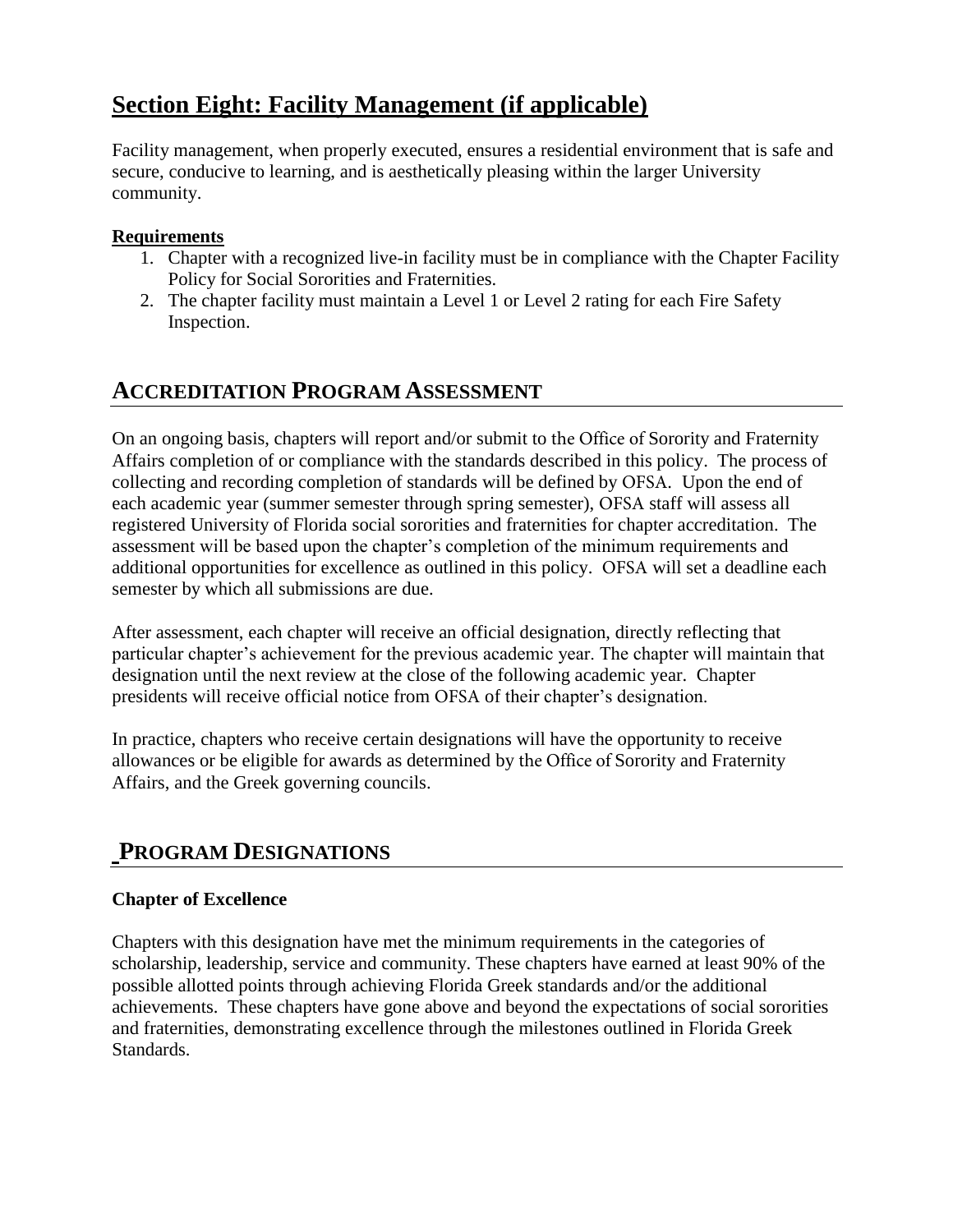#### **Noteworthy Chapter**

Chapters with this designation have met the minimum requirements in the categories of scholarship, leadership, service and community. These chapters have earned at least 80% of the possible allotted points through achieving Florida Greek standards and/or the additional achievements. These chapters met and exceeded expectations for social sororities and fraternities, as outlined in Florida Greek Standards.

#### **Accredited Chapter**

Chapters with this designation have met the minimum requirements in the categories of scholarship, leadership, service and community. These chapters have earned at least 70% of the possible allotted points through achieving Florida Greek standards and/or the additional achievements. These chapters have met the expectations for social sororities and fraternities as outlined in Florida Greek Standards.

#### **Provisional Chapter**

Chapters that fail to meet minimum requirements in any one of the categories of scholarship, leadership, service and community will automatically be considered a provisional chapter. Chapters in this category may also have earned less than 70% of the possible allotted points through achieving Florida Greek standards and/or the additional achievements.

Provisional chapters will be required to meet with the Florida Greek Standards Review Committee at the end of the assessment period in the spring. The chapter will be required to create, and present, a corrective plan of action to the Committee. The committee will then recommend to the Office of Sorority and Fraternity Affairs what actions should be taken with the chapter.

### **FLORIDA GREEK STANDARDS REVIEW COMMITTEE**

When a chapter achieves the status of Provisional Chapter, the organization shall be referred to the Florida Greek Standards Review Committee. This committee shall consist of a professional staff member from OFSA (not the Director of the Office of Sorority and Fraternity Affairs); the each council's Executive Vice President; two student members from the Greek Conduct Committee (must be from two different councils). The Executive Vice President of the council in which the organization is a member shall serve as chairperson of the committee during that organization's scheduled meeting. It shall be the responsibility of the Executive Vice Presidents to coordinate the review meeting schedule. These meeting should occur prior to the end of the spring semester.

The Office of Sorority and Fraternity Affairs will provide information to each council Executive Vice President regarding those chapters in poor standing for that year. The Executive Vice President shall convene the committee and schedule meetings with the chapter leadership of those Provisional Chapters. Chapter advisors, house corporation board members and/or the house director may be requested to attend the meeting by the Executive Vice President and/or by the chapter. The purpose of the meeting is to afford the chapter leadership the opportunity to provide information to the committee as to why the chapter did not meet expectations/ accreditation and to discuss and collaborate on necessary actions or strategies for the chapter to achieve and maintain compliance.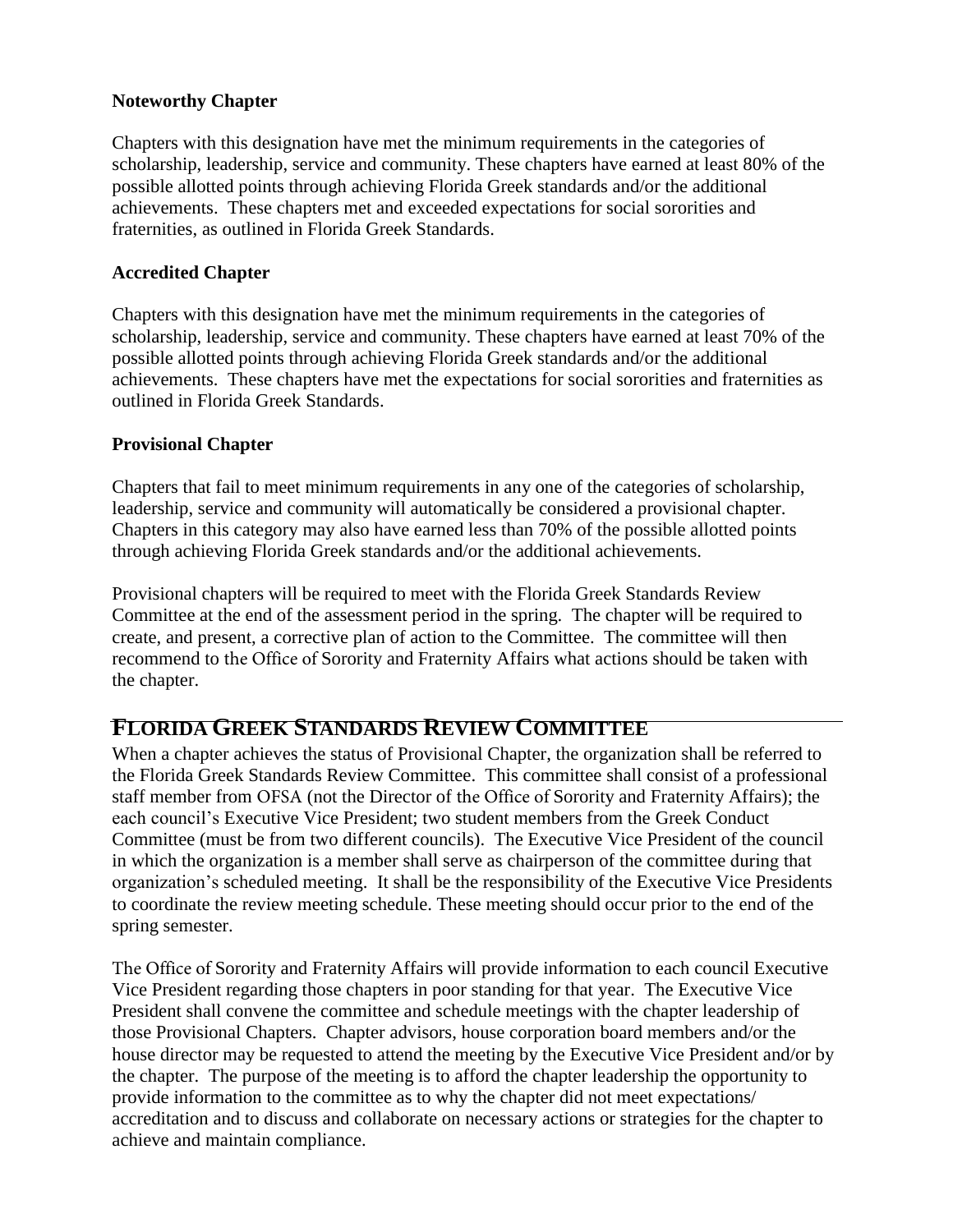After the meeting, a recommendation of corrective measures will be forwarded to the Director of the Office of Sorority and Fraternity Affairs. The Director will review the recommendations and make a final determination relative to the corrective actions that chapter must take.

If a chapter fails to meet expectations outlined in this policy for two or more consecutive years, the Florida Greek Standards Review Committee may make a recommendation for loss of registration. If cancellation of registration occurs, the organization must work with the OFSA and the appropriate governing council to return to campus upon demonstration of a strategy to meet and maintain FGS standards as well as any terms and conditions as may be deemed appropriate by the Director of the Office of Sorority and Fraternity Affairs.

*Note: If a chapter is found responsible for violating the UF Code of Conduct, points will be removed from that chapter's overall score. The penalty points will be deducted during the assessment term (summer-spring) in which the violation occurred. If the conduct process is not concluded by the end of the assessment term (i.e. by the end of the spring assessment deadline) for that violation, points will be retroactively deducted. If the chapter then falls in Provisional Chapter status and the review committees have already been conducted, that chapter will undergo a review conducted by a OFSA staff member and that chapter's Council EVP only.*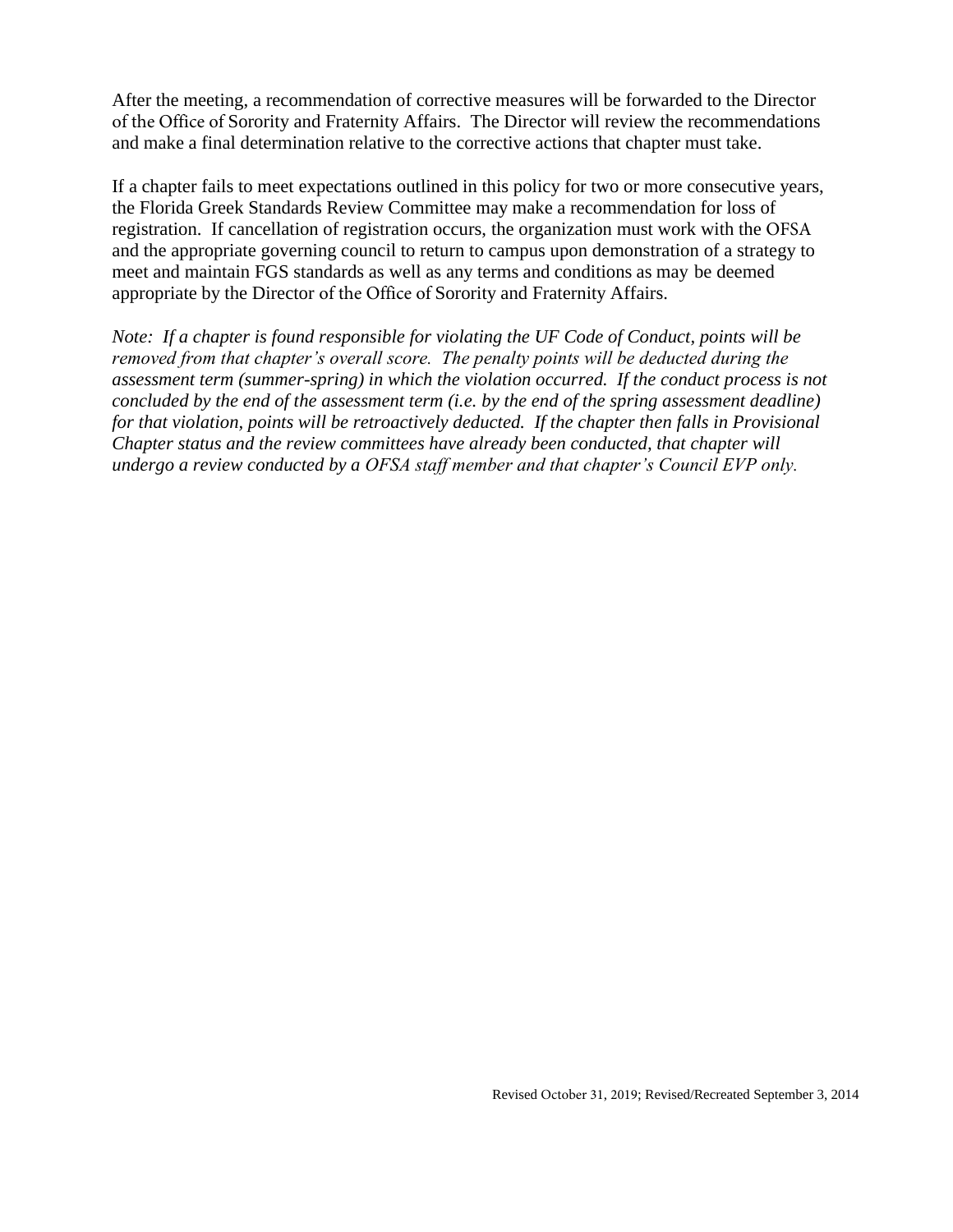# Accreditation Rubric

### Scholarship Maximum Points Calculated: 300

| <b>Requirements</b>                          | <b>Semester</b> | Yearly |
|----------------------------------------------|-----------------|--------|
| <b>Active Mem. Sem.</b><br>GPA 2.85 or above | 100             | 200    |
| <b>Scholarship Chair</b>                     | 25              | 50     |

| <b>Additional</b><br><b>Opportunity</b>         | <b>Semester</b> | Yearly |
|-------------------------------------------------|-----------------|--------|
| <b>Scholarship Advisor</b>                      | 5               | 10     |
| <b>Overall Sem. GPA</b><br>3.0 or above         | 10              | 20     |
| <b>Overall Sem. GPA</b><br>above All Greek Ave. | 10              | 20     |

| Scholarship<br><b>Penalties</b> | <b>Semester</b> | Yearly |
|---------------------------------|-----------------|--------|
| NM GPA below 2.85               | -25             | -50    |

Points can be combined. For example, a chapter with an overall semester GPA above the All Greek Average for a semester can receive 100 for active member GPA above 2.85 + 10 for being above 3.0 + 10 for being above average  $= 120$ .

## **Service** Maximum Points Calculated: 220

| <b>Requirements</b>                    | <b>Semester</b> | Yearly |
|----------------------------------------|-----------------|--------|
| <b>Service Chair</b>                   | 20              | 40     |
| <b>Service</b><br>(S)/Philanthropy (P) | 40              | 80     |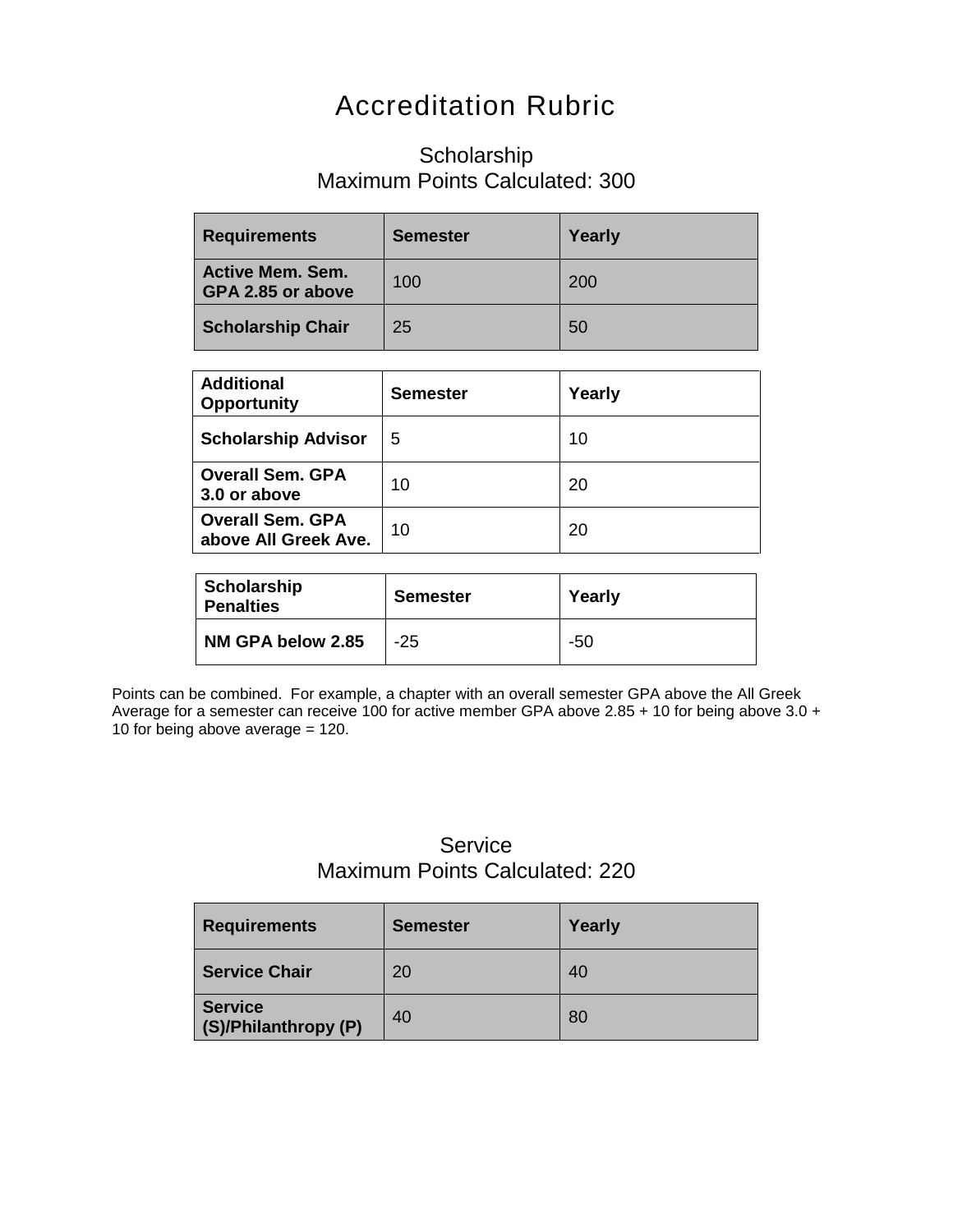| <b>Additional</b><br><b>Opportunity</b>        | <b>Semester</b> | Yearly |
|------------------------------------------------|-----------------|--------|
| 50% Participation (S)<br>or $(P)$              | 20 <sup>1</sup> | 40     |
| <b>Additional project</b><br>$(S)$ or $(P)$    | 15 <sup>2</sup> | 30     |
| <b>Participation in</b><br>another chapter (P) | $15^{3}$        | 30     |

### Leadership Maximum Points Calculated: 245

| <b>Requirements</b>       | <b>Semester</b> | Yearly |
|---------------------------|-----------------|--------|
| <b>Greek Advance</b>      | N/A             | 25     |
| <b>Leadership Program</b> | 25              | 50     |

| <b>Additional Opportunity</b>                         | <b>Semester</b> | Yearly |
|-------------------------------------------------------|-----------------|--------|
| <b>National</b><br>Leadership/Conference <sup>4</sup> | N/A             | 10     |
| Leadership<br><b>Development</b>                      | $25^{5}$        | 50     |
| <b>Florida Greek</b><br><b>Ambassadors</b>            | 10 <sup>6</sup> | 20     |
| <b>Council Exec Board</b>                             | $10^{7}$        | 20     |
| <b>Order of Omega</b>                                 | $15^{8}$        | 30     |
| <b>Council Non-Exec</b>                               | 10 <sup>9</sup> | 20     |
| <b>State/Regional/National</b><br>Leadership          | $5^{10}$        | 10     |

<sup>&</sup>lt;sup>1</sup> Maximum of four at five points each per semester. Project can count toward minimum standard, plus receive additional points for having 50% attendance.

<sup>2</sup> Maximum of three at five points each per semester

<sup>3</sup> Maximum of three at five points each per semester

<sup>4</sup> Attendance at only one program or conference will count

<sup>5</sup> Maximum of five programs at five points each per semester

<sup>6</sup> Maximum of two members at five points each per semester

<sup>7</sup> Maximum of two members at five points each per semester

<sup>8</sup> Maximum of three members at five points each per semester

<sup>9</sup> Maximum of two members at five points each per semester

<sup>10</sup> Maximum of one at five points per semester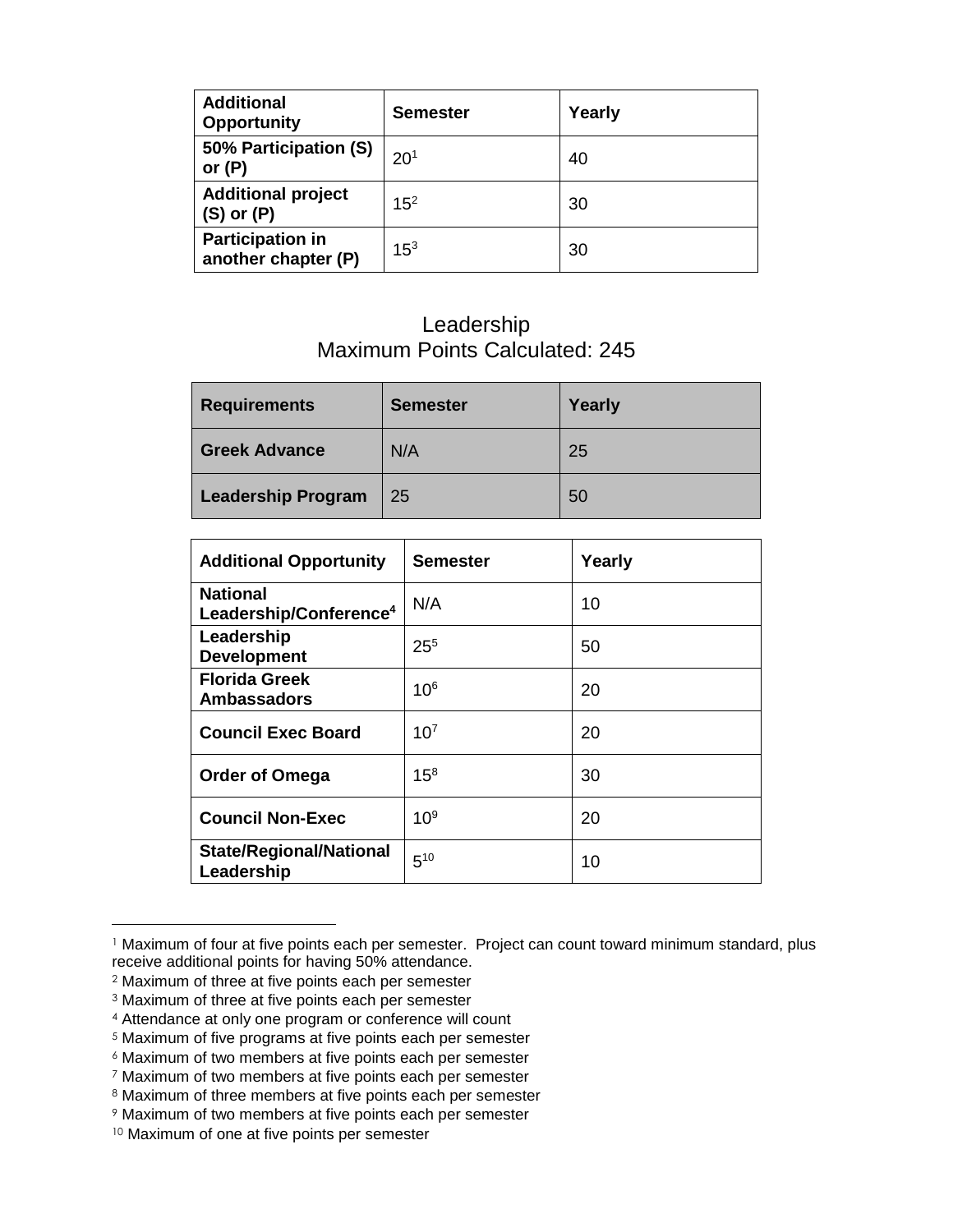| Greek Leadership Class N/A |  |
|----------------------------|--|
|                            |  |
|                            |  |

| <b>Leadership Penalty</b>                        | <b>Semester</b> | Yearly |
|--------------------------------------------------|-----------------|--------|
| <b>Failure to Attend</b><br><b>Greek Advance</b> | N/A             | -10    |

### **Community** Maximum Points Calculated: 60

| <b>Requirements</b>     | <b>Semester</b> | Yearly |
|-------------------------|-----------------|--------|
| <b>Co-Sponsor Event</b> | N/A             | 30     |

| <b>Additional</b><br><b>Opportunity</b>  | <b>Semester</b> | Yearly |
|------------------------------------------|-----------------|--------|
| <b>Additional Co-</b><br>sponsored event | $15^{11}$       | 30     |

# Alumni/Alumnae Relations Maximum Points Calculated: 60

| <b>Requirements</b> | <b>Semester</b> | Yearly |
|---------------------|-----------------|--------|
| <b>Alumni Event</b> | N/A             | 30     |
| <b>Alumni Chair</b> | 10              | 20     |

| <b>Additional</b><br><b>Opportunity</b> | <b>Semester</b> | Yearly |
|-----------------------------------------|-----------------|--------|
| <b>Newsletter</b>                       | 5               | 10     |

<sup>&</sup>lt;sup>11</sup> Maximum of three events at five points each per semester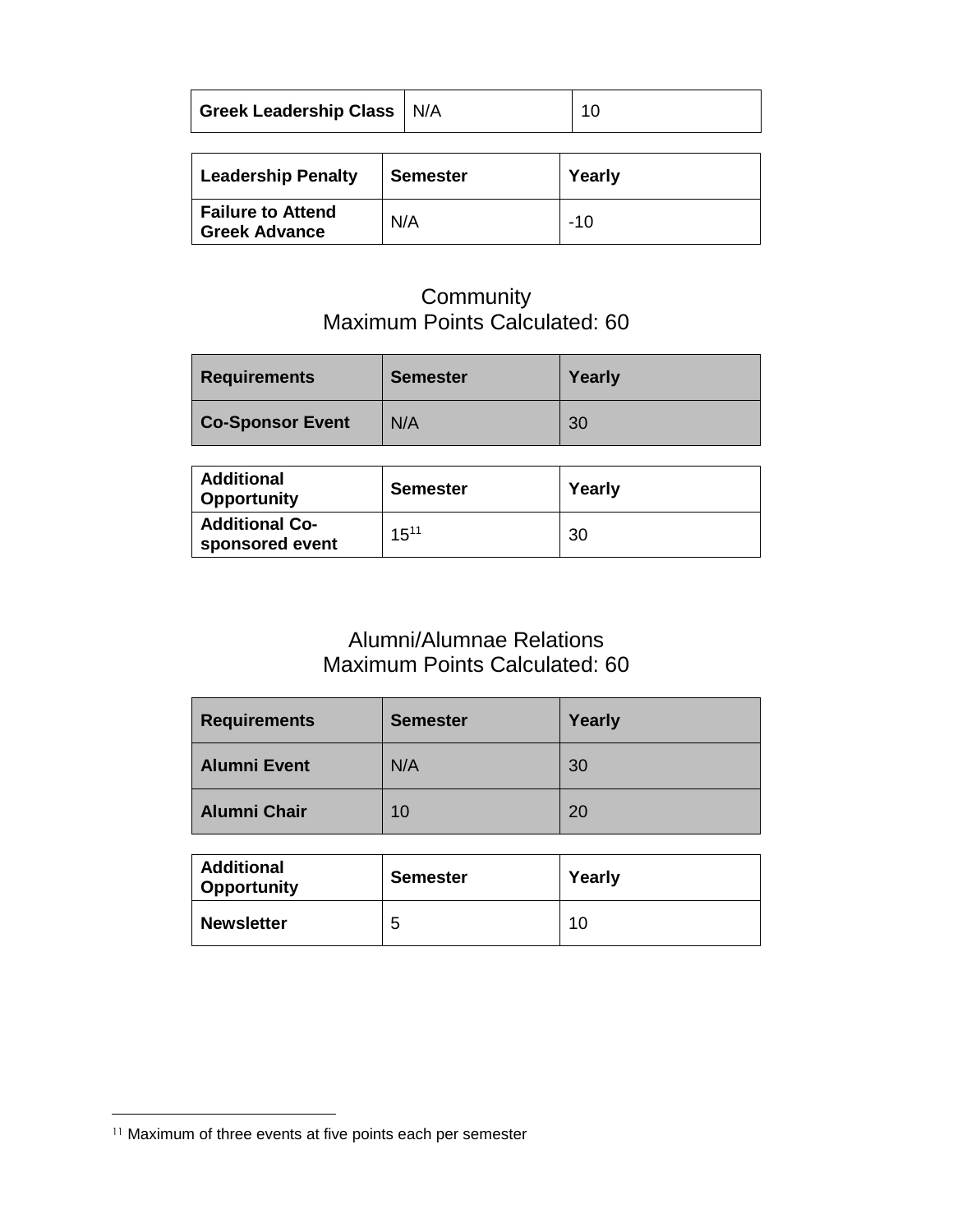### Risk Management Maximum Points Calculated: 80

| <b>Requirements</b>                                            | <b>Semester</b> | Yearly |
|----------------------------------------------------------------|-----------------|--------|
| <b>Social/Risk</b><br><b>Management Training</b> <sup>12</sup> | 10              | 20     |
| <b>Internal Judicial</b><br><b>System</b>                      | N/A             | 20     |
| 2 Alcohol-Free Events <sup>13</sup>                            | 10              | 20     |
| <b>Education Program</b>                                       | 10              | 20     |

| <b>Risk Management Penalty</b>                                 | <b>Semester</b> | Yearly            |
|----------------------------------------------------------------|-----------------|-------------------|
| <b>Conduct Violations (Found</b><br>Responsible) <sup>14</sup> |                 | -200 Per Incident |
| No NM Program or Attendance<br>Under 75%                       | $-10$           | $-20$             |

### Administrative Affairs Maximum Points Calculated: 95

| <b>Requirements</b>                                                | <b>Semester</b> | Yearly |
|--------------------------------------------------------------------|-----------------|--------|
| <b>Complete Chapter Information</b><br>and Paperwork <sup>15</sup> | 10              | 20     |
| <b>Active Advisor</b>                                              | N/A             | 20     |
| <b>Accurate Chapter Roster</b>                                     | 5               | 15     |
| <b>President 1:1</b>                                               | N/A             | 20     |

<sup>&</sup>lt;sup>12</sup> All required members must be in attendance to receive credit.

 $\overline{a}$ 

<sup>&</sup>lt;sup>13</sup> All or nothing; no half credit for only one alcohol-free event.

<sup>14</sup> Penalty will be imposed at the time that the chapter is found responsible. The penalty points will be deducted during the assessment term (summer-spring) in which the violation occurred. If the conduct process is not concluded by the end of the assessment term (i.e. by the end of the spring assessment deadline) for that violation/incident, points will be retroactively deducted.

<sup>&</sup>lt;sup>15</sup> Includes providing all required chapter information and New Member paperwork as described in Administrative Affairs section.